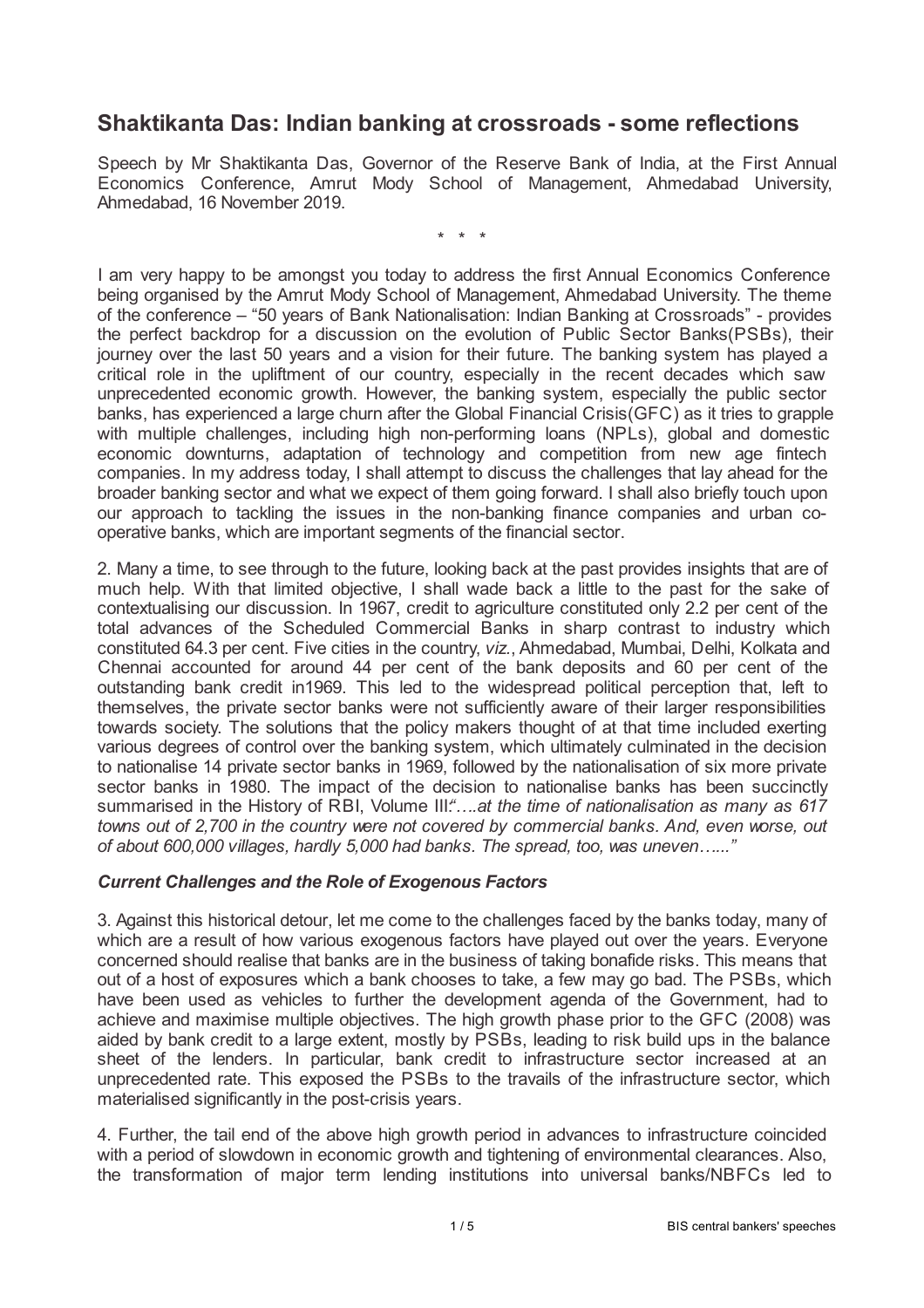commercial banks becoming the primary source of long-term debt financing to projects in infrastructure and core industries. An immediate consequence of these circumstances was that it led to a spurt in the level of 'restructured standard assets', *i.e*., assets which were restructured without being downgraded as non-performing assets (NPAs). Eventually, most of the restructured assets which were allowed to be classified as 'standard' became NPAs as the restructuring packages proved to be unviable. Inadequate credit assessment by banks and governance issues also played their due part in the risk build-up.

5. As documented, the increase in NPAs was significantly higher in PSBs as compared to their private and foreign counterparts. PSBs, probably to fulfil the additional social objective of their mandate, had taken higher exposure in some of the critical sectors of the economy such as mining, iron and steel, and infrastructure. NPA levels in these sectors shot up as all these sectors suffered external shocks leading to the respective stress – mining and energy was hit by the cancellation of allocation of coal blocks; iron and steel sector faced cost pressures due to dumping of cheaper steel from China; telecommunications sector underwent a disruption in the form of cancellation of 2G spectrum allotment; and the construction sector was marred by delays in obtaining necessary government approvals, in particular environmental clearances.

6. To add to these issues, shocks in the form of debt waivers/moratoriums and payment issues of DISCOMs also meant significant costs to the fisc and also affected the health of the banking sector as well as the credit culture. Interestingly, data put together by the Indian Banks Association shows that of the 10 states that announced debt waiver schemes since 2017, only three states have reimbursed almost completely as promised. Thus, it is imperative that write-off amounts are reimbursed to the banks and DISCOM payments are made in a time bound manner, so as to improve the health of banks and their capacity to lend in subsequent years.

## *Corporate Governance – The Elephant in the Room*

7. This brings me to some of the internal challenges faced by the PSBs, and their governance could easily be identified as a central concern. In fact, many of the problems that currently seem to affect the PSBs such as the elevated levels of NPA, capital shortfalls, frauds and inadequate risk management can mostly be attributed to the manifestation of underlying corporate governance issues. The role of independent Boards in fostering a compliance culture by establishing the proper systems of control, audit and distinct reporting of business and risk management has been found wanting in some PSBs leading to build-up of NPAs. Also, the understanding of risks from a business perspective by the Boards in some banks has been inadequate due to skill gap and, competency issues. The fact remains that a strong corporate governance culture, with a focus on transparency and accountability, has to percolate from a strong Board which sets the example by leading.

8. Let me also touch upon governance issues in private sector banks (PVBs) which originate from altogether different set of concerns. The issues here mainly relate to incentive structure of their managements, quality of audits and compliance and also functioning of Audit and Risk Management Committees. The Reserve Bank has recently issued guidelines for compensation in private sector banks which include specification of minimum variable pay component and clawback arrangements, among others.

## *Resolution of Stressed Assets*

9. Apart from governance, one of the biggest challenges faced by the PSBs, and the banking system in general, is the resolution of stressed assets. For a long time, India did not have a bankruptcy law in place, and hence the Reserve Bank introduced various restructuring frameworks which were designed to emulate the desirable attributes of a bankruptcy law. The enactment of the Insolvency and Bankruptcy Code, 2016 (IBC) has been a game changer in this regard. Despite the impression that IBC has been marred with numerous litigations leading to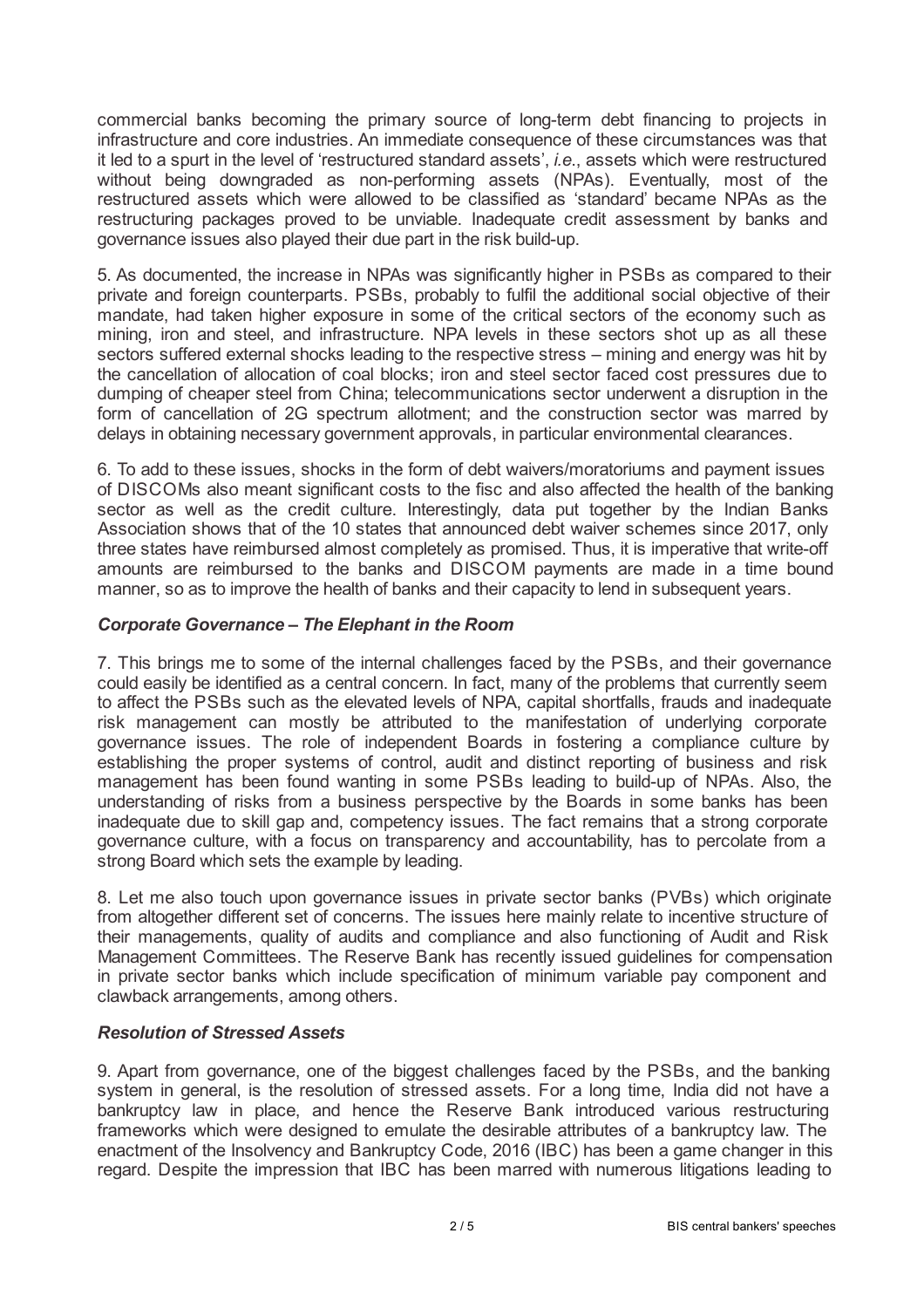delays in resolution, I am optimistic that these are teething problems in a new law. Majority of the companies that went through insolvency proceedings under IBC and ended in liquidation so far were already stressed entities for a long time whose value had been eroded significantly and were pending before the Board for Industrial and Financial Reconstruction (BIFR). The real impact of the IBC is to be seen in the fresh cases where I expect the law to provide an efficient avenue to effect a resolution.

10. To complement these efforts, the Reserve Bank has put in place a framework for resolution of stressed assets through a *[circular](www.rbi.org.in/Scripts/NotificationUser.aspx?Id=11580&Mode=0) dated June 7, 2019* which envisages a time bound implementation of a resolution plan, failing which disincentives in the form of additional provisions will kick in.

11. While these provisions are available for real sector firms, the situation is entirely different when it comes to resolution of financial firms. In this regard, the Government, on November 15, 2019 has notified the rules containing a framework for resolution of financial services providers (FSPs) under the IBC. The applicability of these rules would be limited to certain financial services providers to be separately notified by the Government in consultation with regulators.

12. Our resolute efforts towards recognition, repair and resolution have resulted in nonperforming assets (NPAs) of the banking system declining for the first time in March 2019 after a gap of 7 years. Fresh slippages declined and the system-level provision coverage ratio jumped to 60.5 per cent from 48.3 per cent a year ago. The capital adequacy ratio of the banking system has increased to 14.3 per cent, much higher than the Basel norms. This has benefited from the recapitalisation of PSBs in the order of ₹ 2.9 lakh crore by the Government in the recent period.

## *Mergers of Public Sector Banks*

13. The government, with an objective to create strong and competitive banks, has announced an amalgamation of PSBs in order to create stronger banks with global presence. This consolidation is in the direction of the recommendations of the first report of the Narasimham Committee in 1991, where the requirement for fewer but stronger banks for Indian economy had been highlighted. The idea was to enable such banks to compete at the national and international level. A well-executed merger generates synergies of workforce and capital, helps in streamlining of operations and leads to significant improvements in efficiency. It can also entail diffusion of best practices across the board between banks. The bigger and agile banks, in principle, could reposition themselves with better branding exercises. I must, however, hasten to add that the merger process has to be executed without creating any disruption in the normal functioning of these banks.

## **Non-Bank Financial Companies (NBFC) Sector**

14. It is well recognised that NBFCs play a prominent role in the Indian financial system by catering to financial needs of a wide variety of customers and niche sectors, providing complementarity and competition to banks. The NBFC sector largely depends on market and bank borrowings, thereby creating a web of inter-linkages with banks and financial markets. As Housing Finance Companies (HFCs) now fall under the regulatory purview of the Reserve Bank, we are undertaking a review of extant regulations and are in the process of harmonising these regulations for HFCs with applicable regulations for NBFCs.

15. In the aftermath of the IL&FS crisis and subsequent defaults by a few companies, asset quality concerns have emerged, which imposes liquidity constraints on NBFCs. The Reserve Bank has been proactive in taking several measures to address these concerns and strengthen the regulatory and supervisory architecture of the NBFC sector, thereby ensuring that the sector remains stable and robust. We have attached considerable importance to make them resilient through harmonization of regulations and a robust liquidity framework. RBI on[November](www.rbi.org.in/Scripts/NotificationUser.aspx?Id=11719&Mode=0) 4, 2019 has come out with guidelines on liquidity risk management framework for NBFCs. Our objective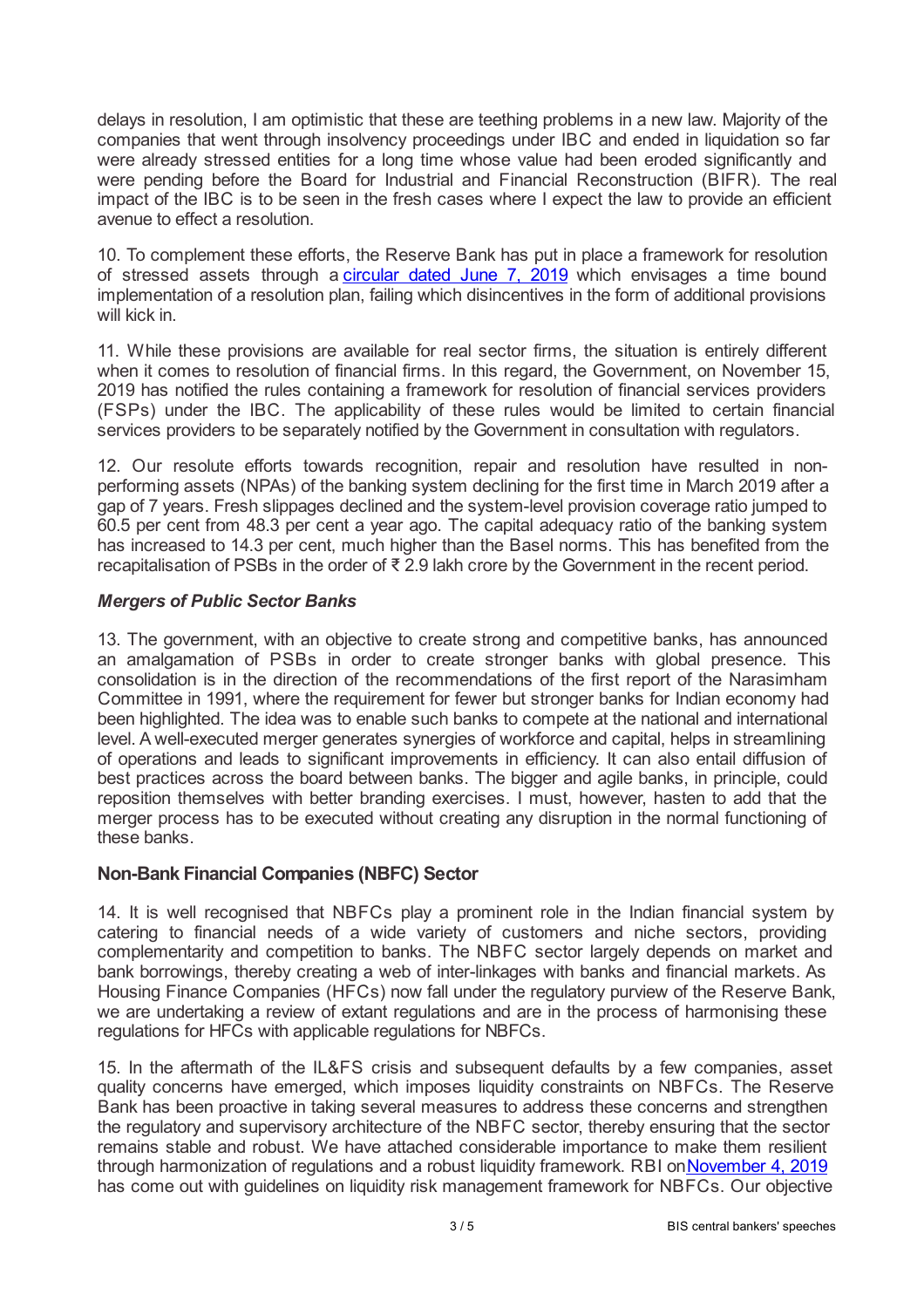is to ensure proper governance and risk management structures in NBFCs.

## **Urban Co-operative Banks**

16. Let me now turn to co-operative banks. They contribute significantly in credit delivery and in bringing other financial services to the people. The performance of some of these institutions, however, has been hampered due to operational and governance issues. The recent unearthing of fraud in one of the urban co-operative banks (UCBs) has brought up issues relating to their governance, prudent internal control mechanisms, and adequacy of checks and balances to the forefront.

<span id="page-3-0"></span>17. Turning back to history, the Urban Co-operative Banks were brought under the ambit of the Banking Regulation (BR) Act, 1949 with effect from March 1, 1966. Certain provisions of the BR Act, however, were not made applicable to them, limiting the scope of regulation and supervision over them<sup>[1](#page-4-0)</sup>. Broadly speaking, banking-related functions of cooperative banks are regulated by the Reserve Bank and management-related functions are controlled by the concerned State / Central Government. The Reserve Bank's regulatory control over UCBs is affected due to this duality of control. RBI has made concerted efforts in the past to mitigate the adverse impact of dual regulation in the form of MoUs with State/ Central Governments and setting up of a Statelevel Task Force for Co-operative Urban Banks (TAFCUB). However, challenges still persist. At present, the Reserve Bank is working with the Government to amend the Act governing cooperative banks. We have suggested several legislative changes to the Central Government for better regulation and supervision of UCBs. On our part, we are reviewing the existing architecture of regulation and supervision of UCBs and shall carry out necessary changes in sync with the evolving requirements.

18. Going forward, UCBs are likely to increasingly face competition from players such as Small Finance banks (SFBs), Payments Banks, NBFCs and Micro-Finance Institutions (MFIs). It is, therefore, necessary for them to adopt robust technology to enable them to provide banking services at lower costs and with adequate safeguards. The Reserve Bank has been taking proactive steps to assist these institutions to adopt a robust IT infrastructure. The proposed national level Umbrella Organisation (UO) is expected to provide liquidity and capital support to member co-operative banks, and will therefore contribute to the strength and vibrancy of the sector.

## **NewFrontiers of Banking**

<span id="page-3-2"></span><span id="page-3-1"></span>19. The emergence of new banking models, in the form of Payments Banks and Small Finance Banks, have widened the horizons of banking in India. The Government and the Reserve Bank have taken several initiatives to encourage greater use of electronic payments<sup>[2](#page-4-1)</sup> to achieve a 'less cash' society. These measures have led to digital payments $\frac{3}{2}$  $\frac{3}{2}$  $\frac{3}{2}$  to GDP ratio rising to 8.6 per cent at end-March 2019 from 6.7 per cent at end-March 2016. During the same period, the number of per capita digital transactions rose from 4.6 to 17.6. Similarly, Fin-Tech is offering alternative models of lending and capital raising. In this regard, crowd-funding, peer-to-peer lending, invoice financing (Trade Receivables Discounting System (TReDs)) and digital lending have made their presence felt. They have helped in improving the efficiency of intermediation by bringing down the costs, sachetisation of products and services and in expanding the reach of financial services to a greater number of people.

20. More recently, Artificial Intelligence (AI), Machine Learning (ML) and Big Data are becoming central to financial services innovation. Analysis of vast amount of data, both structured and unstructured, has been made possible using these techniques. Increasing levels of expectations of compliance to regulations and a greater focus on data and reporting has brought RegTech and SupTech into limelight. They are being applied in areas such as risk management, regulatory reporting, data management, compliance, e-KYC / anti-money laundering (AML)/ Combating the